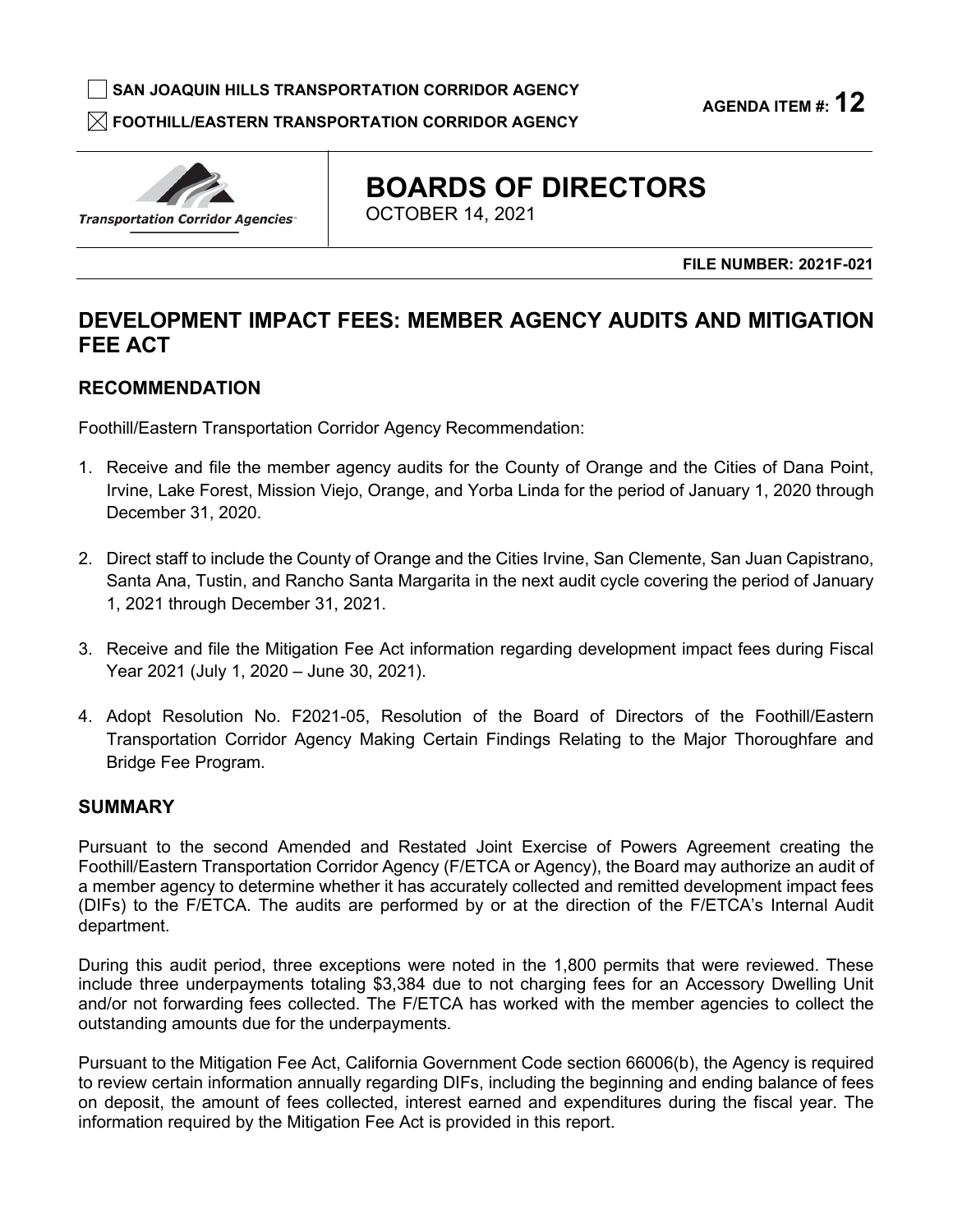## **COMMITTEE REVIEW**

 provided an overview of the Agency's DIF program, updated the Committee on the results of this year's development fee audits, and discussed audit candidates for next year's audits. Staff also presented reporting as required by the Mitigation Fee Act, California Government Code, Section 66006(b) and draft to recommend approval of this item at the October 14, 2021 Joint Boards of Directors Meeting. This item was presented to the Joint Finance and Investment Committee on September 22, 2021. Staff Board resolutions required every five years by the Mitigation Fee Act. The Committee unanimously voted

## **BUDGET**

N/A

## **BACKGROUND**

 Section 66484.3 of the California Government Code authorizes the F/ETCA, through its member agencies, to require by ordinance the payment of a DIF as a condition of approval of a final map or as a condition of issuing a building permit, for the purpose of defraying the cost of constructing the Foothill/Eastern Transportation Corridors (State Routes (SR) 133, 241 and 261).

 the fees are used to repay the indebtedness incurred for construction of the SR 133, 241 and 261 Toll Roads that have already been built, as well as to pay the cost of future anticipated improvements and The F/ETCA Major Thoroughfare and Bridge Fee Program (Development Impact Fee Program) was established by the County of Orange in 1985 and adopted by the member agencies through the Joint Exercise of Powers Agreement. F/ETCA was able to construct the SR 133, 241 and 261 Toll Roads in advance of collecting DIFs by issuing toll revenue bonds that will be repaid with tolls and DIFs. Therefore, ongoing planning and environmental requirements.

 The program collects one-time fees on new residential dwellings, or new non-residential square footage in areas identified as the area of benefit surrounding the corridors. If this is a replacement property for a property that had been previously assessed a fee, a credit is applied so that the fee is only paid once. Fees are collected by member agencies when a building permit is issued within the area of benefit. Fees are assessed on a per unit basis for single family and multi-family dwellings and on a per square foot basis for non-residential buildings. In 1997, the F/ETCA Board of Directors adopted a set annual fee rate increase of 2.206%. This set rate provides financial certainties to developers versus utilizing other metrics such as the cost of inflation that could result in substantial changes year over year.

 and remitted DIFs to the F/ETCA. For agencies selected for audit, typically all building permits are reviewed for the period audited. The member agencies are selected for audit based on volume of fees, rotation of the audit cycle and results of the previous year's audits. Due to the volume of building permits processed, the County of Orange and the City of Irvine are audited each year, with the other member agencies audited on a rotational cycle. The audits are performed by or at the direction of the F/ETCA's Internal Audit Pursuant to the second Amended and Restated Joint Exercise of Powers Agreement creating the F/ETCA, the Board may authorize an audit of a member agency to determine whether it has accurately collected department.

 Seven member agencies (County of Orange and the cities of Dana Point, Irvine, Lake Forest, Mission Viejo, Orange, and Yorba Linda) were selected for audit for the period of January 1, 2020 through December 31, 2020.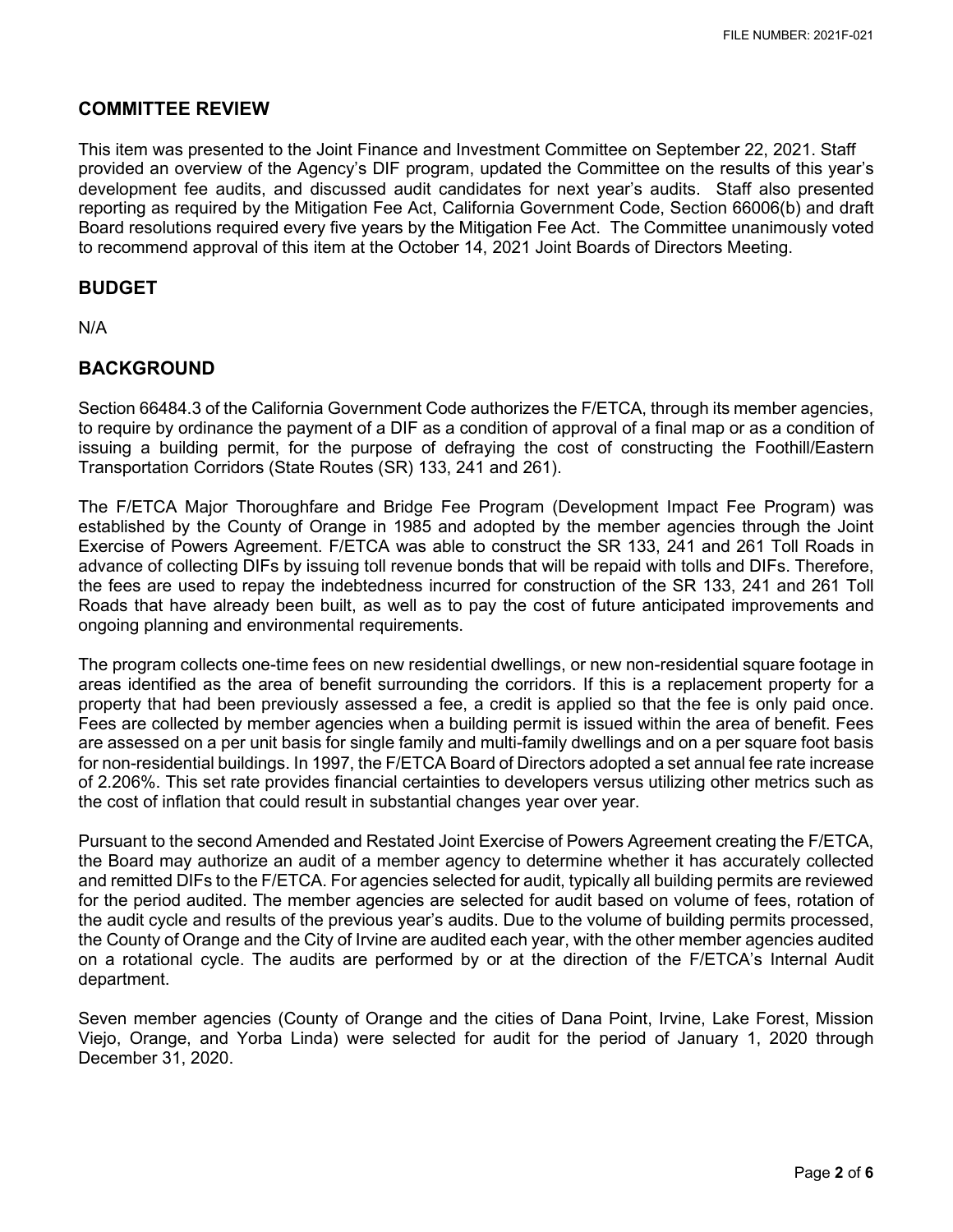## **DISCUSSION**

#### **I. MEMBER AGENCY AUDITS**

 As approved by the Board for calendar year 2020, the following information reflects the audits conducted for the applicable member agencies and recommendations as to the inclusion in the next audit period.

#### County of Orange

- 1. All permits issued for the audit period were tested. A total of 141 permits generating \$734,588 in fees collected and remitted to the agency, or paid in fee credits, were reviewed. No discrepancies noted.
- 2. All tested permits were traced to remittances to F/ETCA with no exception(s) noted.
- 3. It is recommended that the County of Orange be included in the next cycle of audits due to the anticipated volume of permits.

#### City of Irvine

- 1. All permits issued for the audit period were tested. A total of 1132 permits generating \$10,466,734 in fees collected and remitted to the agency were reviewed. No discrepancies noted.
- 2. All tested permits were traced to remittances to F/ETCA with no exceptions noted.
- 3. It is recommended that the City of Irvine be included in the next cycle of audits due to the anticipated volume of permits.

#### City of Dana Point

- 1. No permits applicable to the fee program were issued for the audit period.
- 2. No fees were due on any of the permits tested.
- 3. It is recommended that the City of Dana Point be excluded from the next cycle of audits.

#### City of Lake Forest

- 1. All permits issued for the audit period were tested. A total of 384 permits generating \$1,947,368 in fees collected and remitted to the agency were reviewed. No discrepancies noted.
- 2. All tested permits were traced to remittances to F/ETCA with no exceptions noted.
- 3. It is recommended that the City of Lake Forest be excluded from the next cycle of audits.

#### City of Mission Viejo

- collected and remitted to the agency were reviewed. The audit revealed one underpayment totaling \$842 which was due to not charging fees for an Accessory Dwelling Unit. 1. All permits issued for the audit period were tested. A total of 30 permits generating \$131,795 in fees
- 2. All tested permits were traced to remittances to F/ETCA with one exception noted above.
- 3. It is recommended that the City of Mission Viejo be excluded from the next cycle of audits.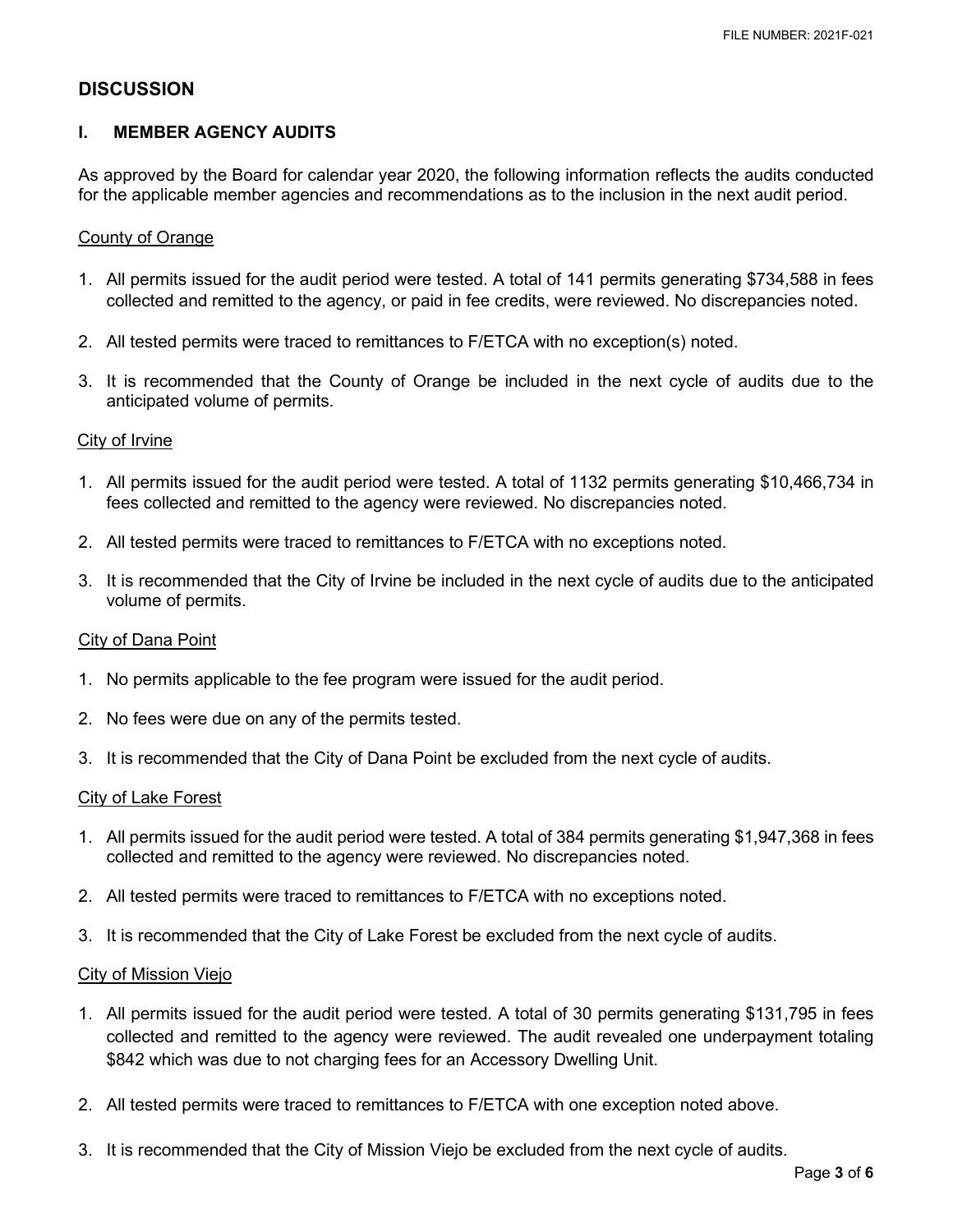#### City of Orange

- 1. All permits issued for the audit period were tested. A total of 59 permits generating \$6,769 in fees collected and remitted to the agency were reviewed. The audit revealed one underpayment totaling \$1,235 which was due to not charging fees for an Accessory Dwelling Unit.
- 2. All tested permits were traced to remittances to F/ETCA with one exception noted above.
- 3. It is recommended that the City of Orange be excluded from the next cycle of audits.

#### City of Yorba Linda

- collected and remitted to the agency were reviewed. The audit revealed one underpayment totaling 1. All permits issued for the audit period were tested. A total of 54 permits generating \$331,462 in fees \$1,307 which was due to not charging fees for an Accessory Dwelling Unit.
- 2. All tested permits were traced to remittances to F/ETCA with one exception noted above.
- 3. It is recommended that the City of Yorba Linda be excluded from the next cycle of audits.

#### **II. MITIGATION FEE ACT INFORMATION**

 Pursuant to the Mitigation Fee Act, California Government Code section 66006(b), the Agency is required which is contained in this staff report, was made available to the public 15 days in advance of the October to review the following information annually regarding DIFs: a brief description of the type and amount of the fee imposed; the beginning and ending balance of fees on deposit with the Agency; the amount of fees collected and interest earned during the fiscal year; an identification of the public improvement(s) on which fees were expended, the amount of fees expended on such improvement(s), and the total percentage of the cost of the improvement(s) funded with such fees. As required by section 66006(b), that information, 14, 2021 Board meeting. The information was posted on the Agency's website and physically in front of the Agency premises.

#### **Information Regarding Development Impact Fees for the Fiscal Year Ended June 30, 2021**

 the roads, as authorized by section 66484.3 of the Government Code and the provisions of the Major DIFs are collected for the purpose of planning, designing, financing and constructing the SR 133, 241 and 261) Toll Roads, and their improvements, including repayment of debt issued to finance construction of Thoroughfare and Bridge Fee Program for San Joaquin Hills Transportation Corridor and Foothill/Eastern Transportation Corridors (the "Fee Program").

The DIF rates during Fiscal Year 2021 were as follows:

| <b>Foothill/Eastern Transportation Corridor Agency</b> |                |
|--------------------------------------------------------|----------------|
| Zone $A$ :                                             |                |
| Single Family                                          | \$6,056/unit   |
| Multi-Family                                           | \$3,536/unit   |
| Non-Residential                                        | \$8.42/sq. ft. |
|                                                        |                |
| Zone $B$ :                                             |                |
| Single Family                                          | \$4,310/unit   |
| Multi-Family                                           | \$2,513/unit   |
| Non-Residential                                        | \$4.88/sq. ft. |
|                                                        |                |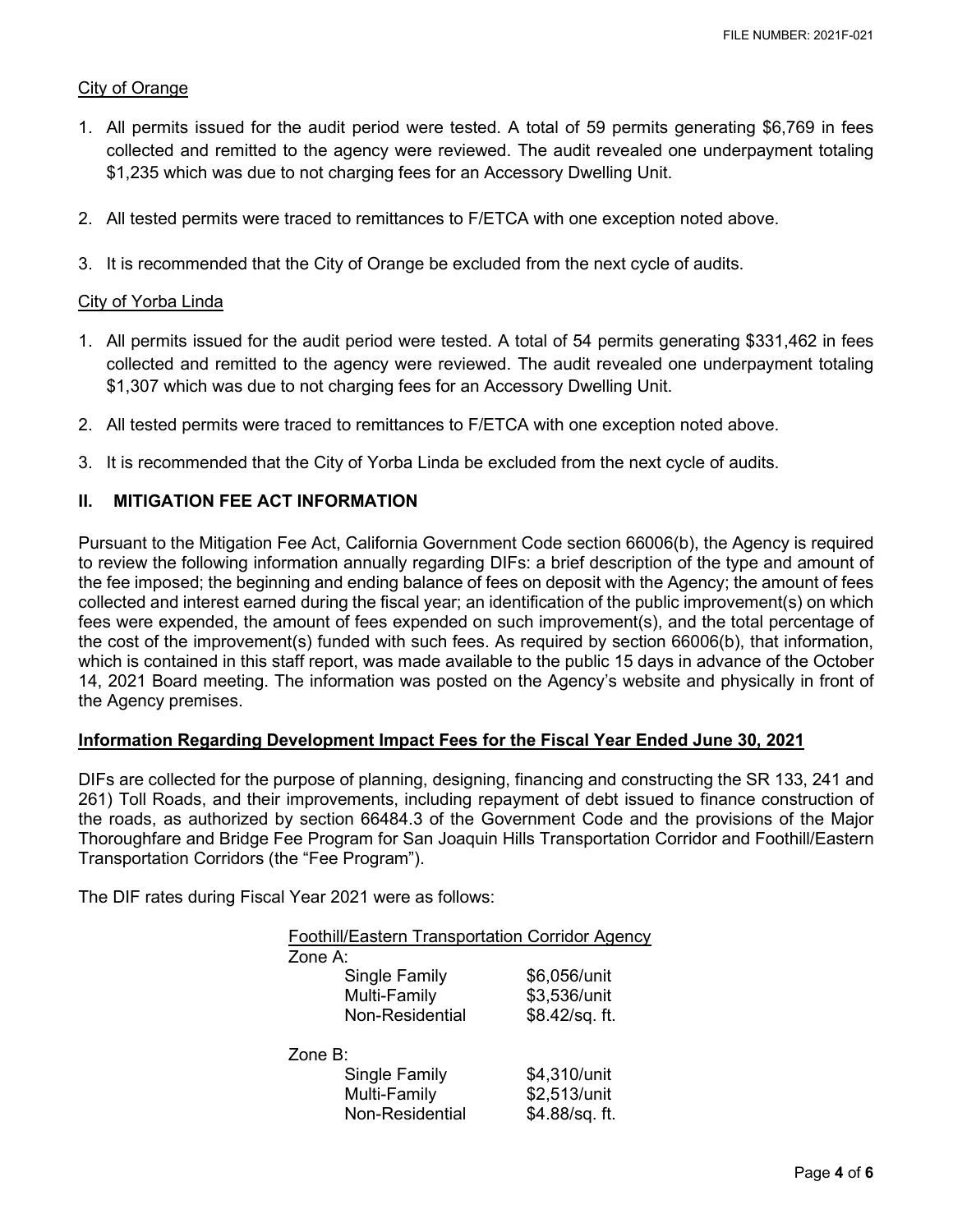The following is an accounting of DIFs during Fiscal Year 2021:

| Balance of fees on deposit as of 7/1/20:                                                                          | \$43,975,587 |
|-------------------------------------------------------------------------------------------------------------------|--------------|
| Fees collected $7/1/20 - 6/30/21$ :                                                                               | \$13,992,444 |
| Interest earned on fees $7/1/20 - 6/30/21$ :                                                                      | \$250,300    |
| Amount of fees expended on Foothill and<br>Eastern Corridors 7/1/20 - 6/30/21:                                    | \$0          |
| Percentage of 7/1/20 - 6/30/21 total corridor<br>capital expenditures, including debt service, paid<br>with fees: | 0%           |
| Balance of fees on deposit as of 6/30/21:                                                                         | \$58,218,331 |

 collected to complete financing of the Foothill/Eastern Transportation Corridors (State Routes 133, 241 Consistent with the language in the statute, as of the end of Fiscal Year 2021 sufficient funds had not been and 261).

 During Fiscal Year 2021, there were no loans or transfers made from the account in which DIFs were Board works through its strategic planning process. deposited for any project other than the Foothill/Eastern Transportation Corridors, and no refunds made pursuant to Government Code section 66001(e). As reported above, no funds were expended from DIFs in Fiscal Year 2021 to retain flexibility for future funding of the Agency's capital program, paydown of debt, and potential contributions for the Los Patrones Parkway Extension or Ortega Highway projects, as the

#### **Findings Regarding Unexpended Funds**

 Agency is required to make certain findings regarding the use to which the fees are to be put, the funding for the improvement paid for by the fees, and the approximate dates on which that funding is anticipated to be deposited in the Agency account. Because there is a balance of \$58,218,331 in DIFs that remained unexpended as of June 30, 2021, the relationship between the fees and the purpose for which they are charged, all anticipated sources of

 Corridors, the balance of which was \$2,703,983,000 as of June 30, 2021, and to pay the cost of all future anticipated improvements, as identified in the Capital Improvement Plan for the Foothill/Eastern The fees are to be used to repay the indebtedness incurred to construct the Foothill/Eastern Transportation Transportation Corridors, approved by the Agency on June 11, 2021.

 charged is set forth in detail in the attached proposed Resolution F2016-08 and the exhibits to that Resolution Information regarding the reasonable relationship between the fees and the purpose for which they are

 11, 2021, may be funded by DIFs and unrestricted cash. With regard to anticipated sources of funding, construction of the Foothill/Eastern Transportation Corridors has been financed with the issuance of toll revenue bonds and pledged DIFs. Future improvements, as listed in the Capital Improvement Plan for the Foothill/Eastern Transportation Corridors, approved on June

 scheduled in the Agency's bond indentures. Deposit of anticipated funding for future improvements is per The anticipated funding described above is expected to be deposited into the appropriate account as the schedule of improvements as disclosed in the Agency's Capital Improvement Plan.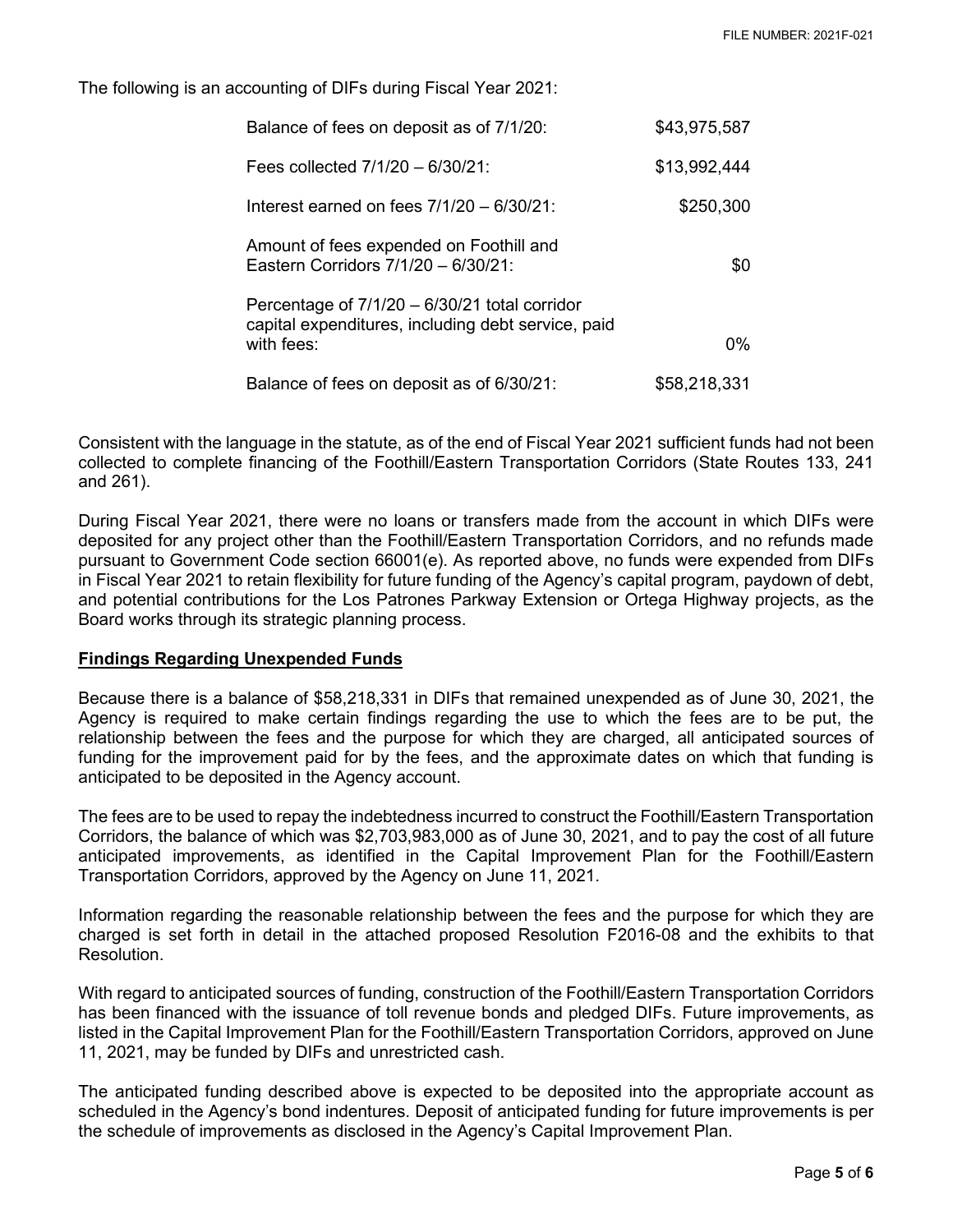Report Written By: Greg Walker, Manager, Internal Audit

# **REVIEWED BY:**

/s/ Valarie McFall Valarie McFall, Deputy Chief Executive Officer (949) 754-3475

## **APPROVED BY:**

Samuel Johnson, Chief Executive Officer

Attachment: Resolution No. F2021-05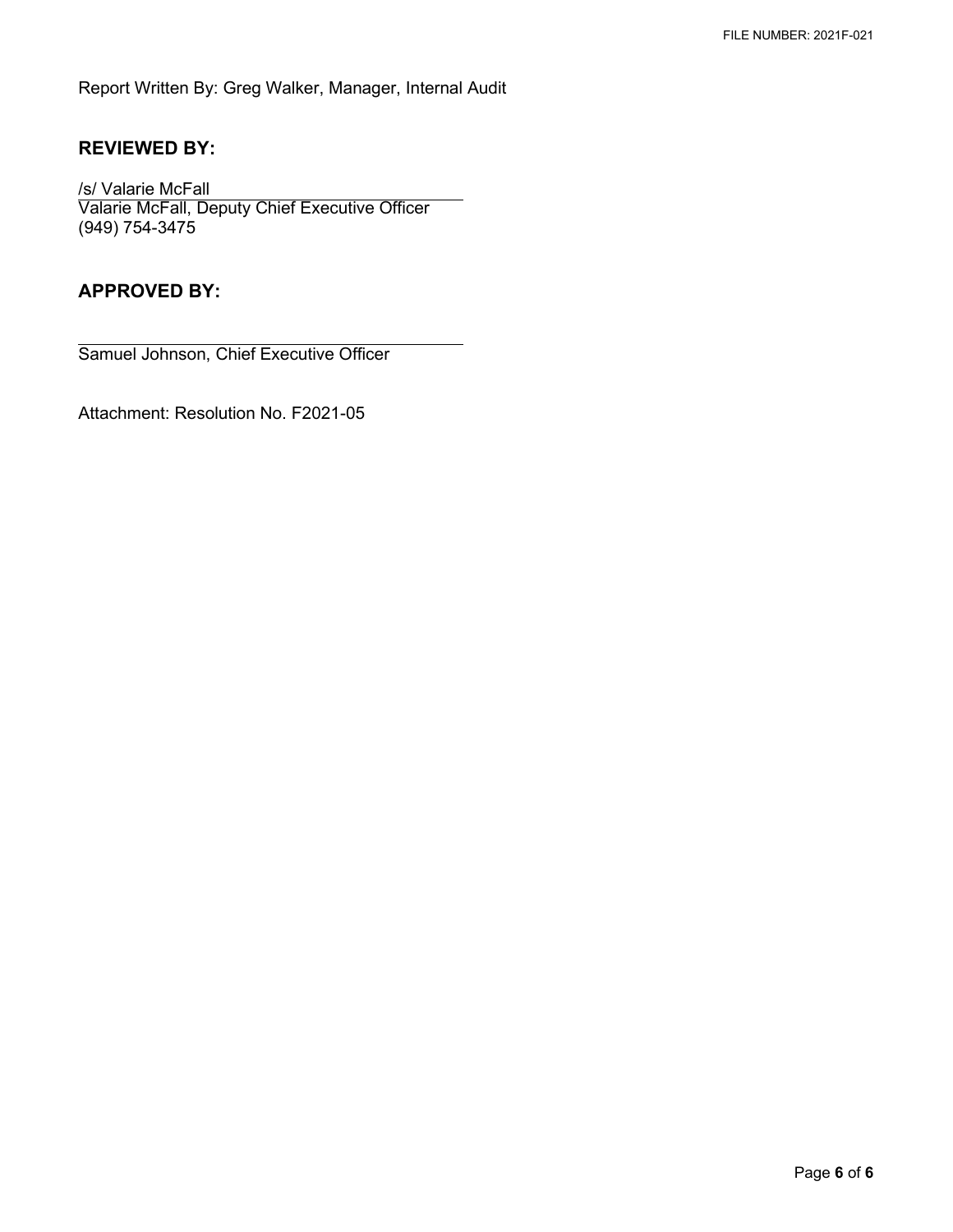#### **RESOLUTION F2021-05**

## **RESOLUTION OF THE FOOTHILL/EASTERN TRANSPORTATION CORRIDOR AGENCY MAKING CERTAIN FINDINGS RELATING TO THE MAJOR THOROUGHFARE AND BRIDGE FEE PROGRAM**

 or as a condition of issuing a building permit, for the purpose of defraying the actual or estimated **WHEREAS,** the member public agencies (the "Members") of the Foothill/Eastern Transportation Corridor Agency (the "Agency") have been authorized, pursuant to section 66484.3 of the Government Code of the State of California (the "Act") to require by ordinance the payment of a fee (the "Development Fee") as a condition of approval of a final map cost of constructing bridges over waterways, railways, freeways and canyons or constructing major thoroughfares; and

 attached as Exhibit A to the Second Amended and Restated Joint Exercise of Powers Agreement **WHEREAS,** pursuant to the Major Thoroughfare and Bridge Fee Program for San Joaquin Hills Transportation Corridor and Foothill/Eastern Transportation Corridors (the "Fee Program"), Creating the Foothill/Eastern Transportation Corridor Agency, dated March 27, 2003 (the "JPA"), and the ordinances and resolutions necessary to implement the Fee Program by Members, the Development Fees have been collected by the Agency; and

 Development Fees that had been collected by the Agency and interest earned thereon, which remained unexpended, and section 66001(d) of the Government Code provides that certain **WHEREAS,** as of June 30, 2021, there was a total of \$58,218,331 consisting of findings are to be made with respect to unexpended Development Fees and interest;

**NOW, THEREFORE,** be it resolved, determined and ordered by the Board of Directors of the Foothill/Eastern Transportation Corridor Agency as follows:

Section 1. The Development Fees are collected for the purpose of funding the construction of the Foothill/Eastern Transportation Corridors, as authorized by section 66484.3 of the Government Code and the provisions of the Fee Program.

Section 2. The Agency hereby determines that there is a fair and reasonable relationship between the use of the Development Fees and the type of development projects on which the Development Fees are imposed. This determination is based on the findings and determinations in the Fee Program and the findings and determinations in Resolution No. F91-01 adopted by the Board of Directors on January 10, 1991. The findings and determinations in Resolution No. F91- 01, a copy of which is attached hereto as Exhibit 1, are incorporated herein by reference.

Section 3. The Agency hereby determines that there is a fair and reasonable relationship between the need for the public facilities to be constructed with the proceeds of the Development Fees and the type of development project on which the Development Fees are imposed. This determination is based on the findings and determinations contained in the Fee Program and the findings and determinations in Resolution No. F91-01, which findings and determinations are incorporated herein by reference.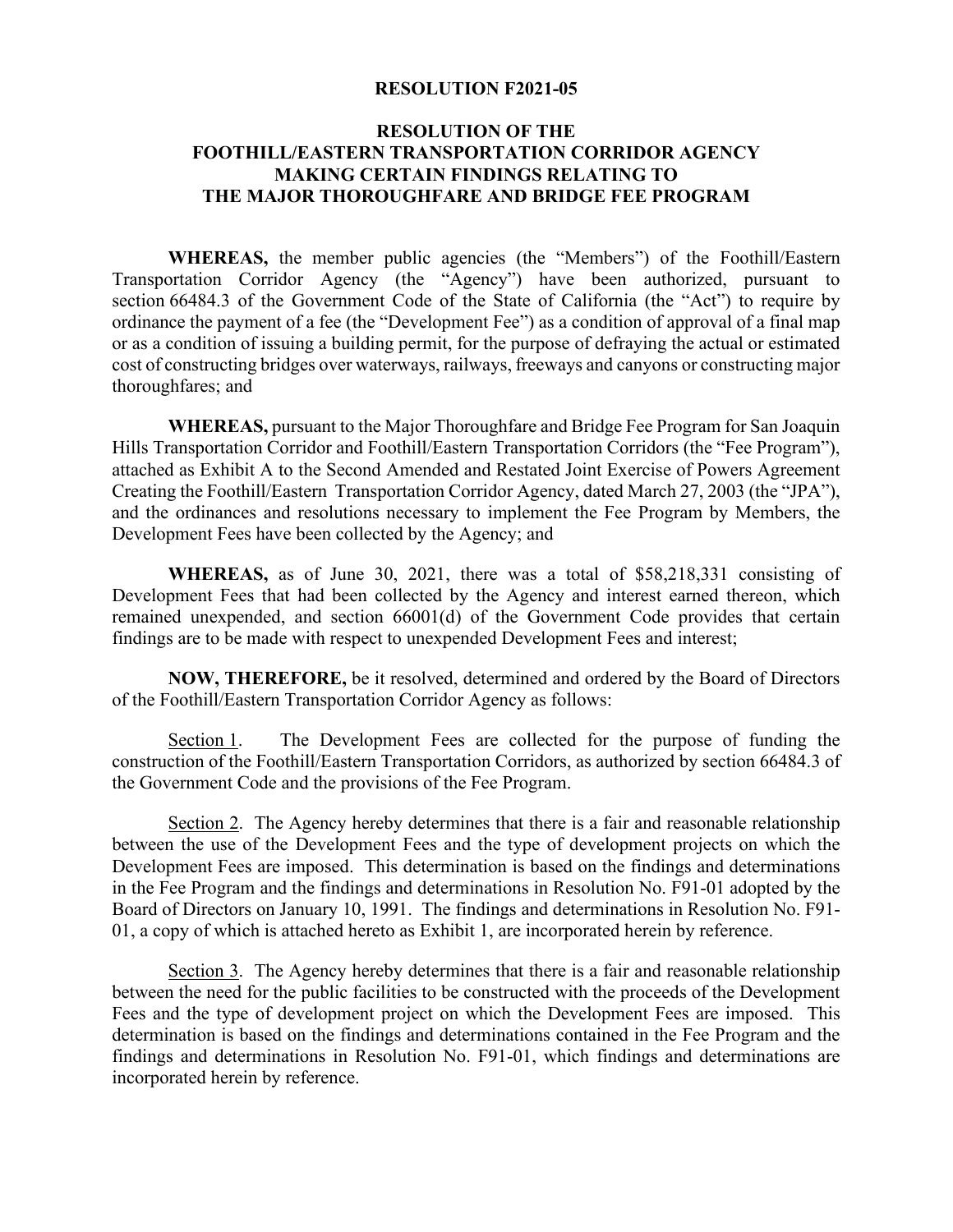## **RESOLUTION F2021-05**

## **RESOLUTION OF THE FOOTHILL/EASTERN TRANSPORTATION CORRIDOR AGENCY MAKING CERTAIN FINDINGS RELATING TO THE MAJOR THOROUGHFARE AND BRIDGE FEE PROGRAM**

Section 4. The Agency hereby determines that there is a fair and reasonable relationship between the amount of Development Fees and the total estimated cost of the Foothill/Eastern Transportation Corridors. This determination is based upon the findings and determinations of the Fee Program and the findings and determinations in Resolution No. F91-01, which findings and determinations are incorporated herein by reference.

Section 5. The facts supporting the findings set forth above are set forth in attached Exhibit 2.

 Foothill/Eastern Transportation Corridors are as follows: Section 6. The sources and amounts of funding anticipated to complete financing of the

- the issuance of non-recourse toll revenue bonds and pledged Development Fees. (a) Construction of the Foothill/Eastern Transportation Corridors has been financed with
- required. (b) Future improvements, as listed in the Capital Improvement Plan for the Foothill/Eastern Transportation Corridors, approved on June 10, 2021 ("Capital Improvement Plan"), will be funded by Development Fees and unrestricted cash, as

 deposited into the appropriate account as scheduled in the Agency's bond indentures. Deposit of Section 7. The anticipated funding described in Section 6, above, is expected to be anticipated funding for future improvements is per the schedule of improvements as disclosed in the Agency's Capital Improvement Plan.

Section 8. This Resolution shall become effective immediately upon adoption.

Adopted this 14<sup>th</sup> day of October 2021, by the Board of Directors of the Foothill/Eastern Transportation Corridor Agency.

> **\_\_\_\_\_\_\_\_\_\_\_\_\_\_\_\_\_\_\_\_\_\_\_\_\_\_\_\_\_\_\_\_\_\_\_\_ Peggy Huang, Chair Foothill/Eastern Transportation Corridor Agency**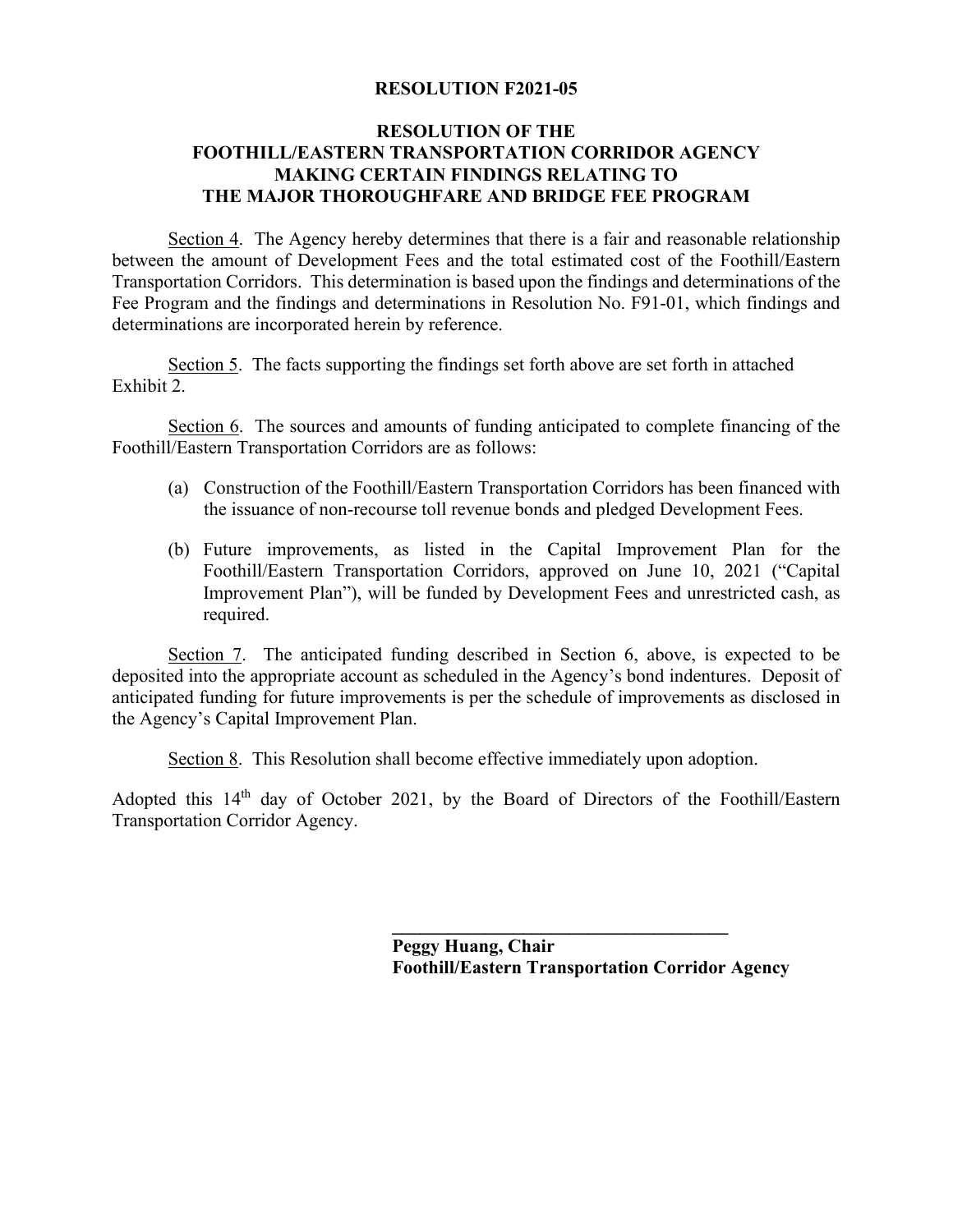#### **RESOLUTION F2021-05**

## **RESOLUTION OF THE FOOTHILL/EASTERN TRANSPORTATION CORRIDOR AGENCY MAKING CERTAIN FINDINGS RELATING TO THE MAJOR THOROUGHFARE AND BRIDGE FEE PROGRAM**

ATTEST:

I, Kaylee Doolittle, Clerk of the Board of the Foothill/Eastern Transportation Corridor, hereby certify that the foregoing Resolution No. F2021-05was duly adopted on October 14, 2021, by the Board of Directors of the Foothill/Eastern Transportation Corridor Agency by the following vote:

Motion:

Yes:

No:

Absent:

Abstain:

Absent:<br>Abstain:<br>Kaylee Doolittle, Clerk of the Board of Directors Foothill/Eastern Transportation Corridor Agency

\_\_\_\_\_\_\_\_\_\_\_\_\_\_\_\_\_\_\_\_\_\_\_\_\_\_\_\_\_\_\_\_\_\_\_\_\_\_\_\_\_\_\_\_\_\_\_\_\_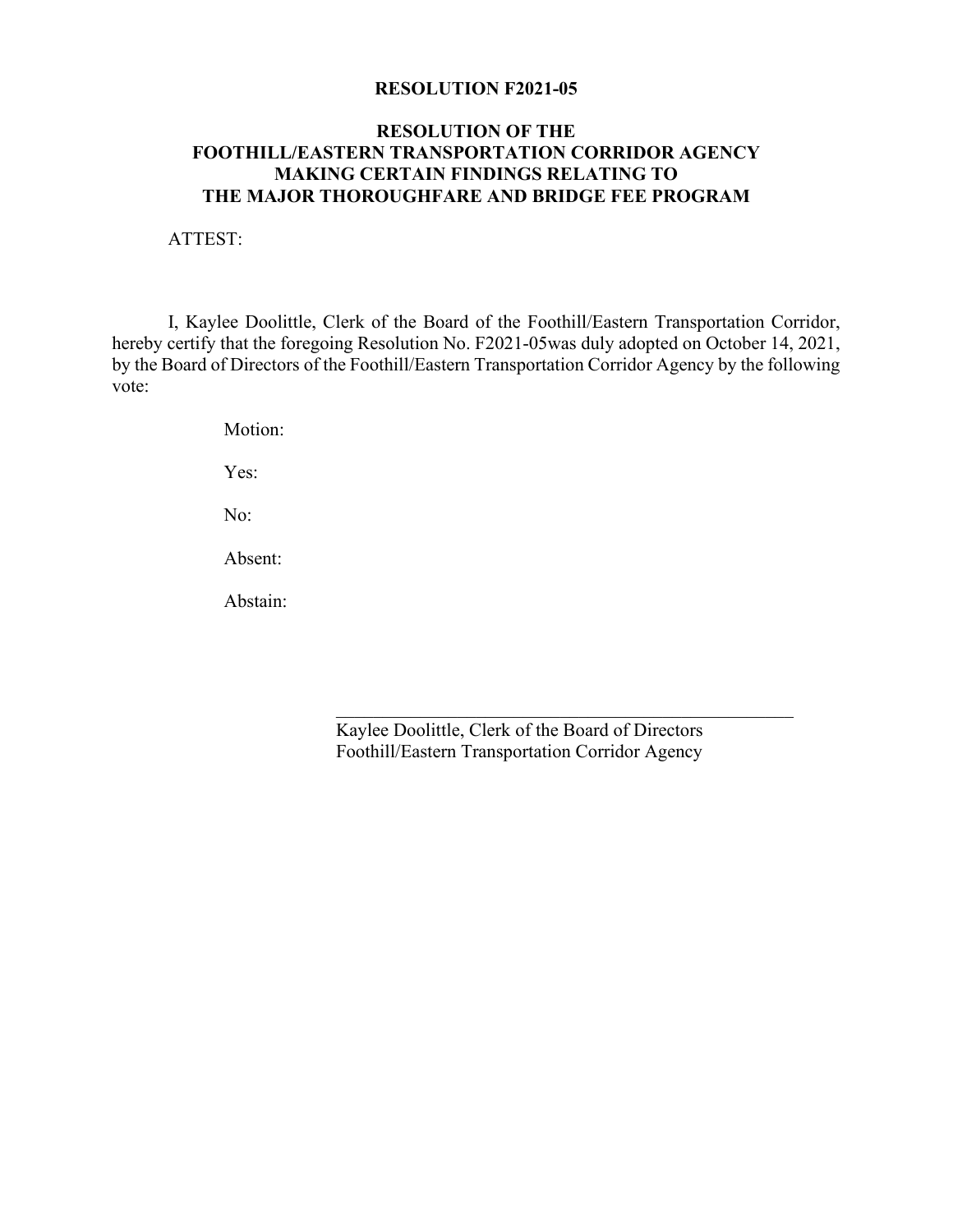#### **EXHIBIT 1**

Recording requested by ) and when recorded mail to:

TRANSPORTATION CORRIDOR AGENCIES 345 Clinton Street ) Costa Mesa, California 92626 ) Attn: Ms. Kathy Besnard )

#### Space above this line for recorder's use

)

)

#### Resolution No. F91-0l

#### RESOLUTION OF THE BOARD OF DIRECTORS OF THE FOOTHILL/EASTERN TRANSPORTATION CORRIDOR AGENCY APPROVING AN INCREASE IN DEVELOPMENT FEES FOR THE MAJOR THOROUGHFARE AND BRIDGE FEE PROGRAM

#### January 10, 1991

on motion of *Bocard Member Edgar*, duly seconded and carried, the following Resolution was adopted:

WHEREA<sub>s</sub>, the Foothill/Eastern Transportation Corridor Agency ("TCA") is a joint powers agency formed by and among the County of Orange and the Cities of Anaheim, Irvine, Mission Viejo, Orange, San Clemente, San Juan Capistrano, Santa Ana, Tustin and Yorba Linda (collectively, the "Member Agencies") by entry into that certain First Amended and Restated Joint Exercise of Powers Agreement creating the Foothill/Eastern Transportation Corridor Agency, dated as of October 21, 1988 (the "JPA") for the purpose of implementing the Foothill/Eastern Transportation Corridor (the "Corridor") to help to relieve congestion on existing transportation systems within the County of Orange; and

WHEREAS, Section 4.1 of Article IV of the JPA requires each of the Member Agencies to require by ordinance the payment of a fee as a condition of issuance of a building permit within the Area of Benefit of the Corridor (as described on the map of the Area of Benefit attached hereto as Schedule I and by this reference incorporated herein) , for the purpose of defraying the cost of construction of the Corridor in accordance with Section 66484.3 of the Government Code of the State of California, in the form and in those amounts set forth in the Major Thoroughfare and Bridge Fee Program for the San Joaquin Hills Transportation Corridor and the Foothill/Eastern Transportation Corridor, dated July, 1985, and revised by the TCA in September, 1988, attached as Exhibit A to the JPA (the "Fee Program"); and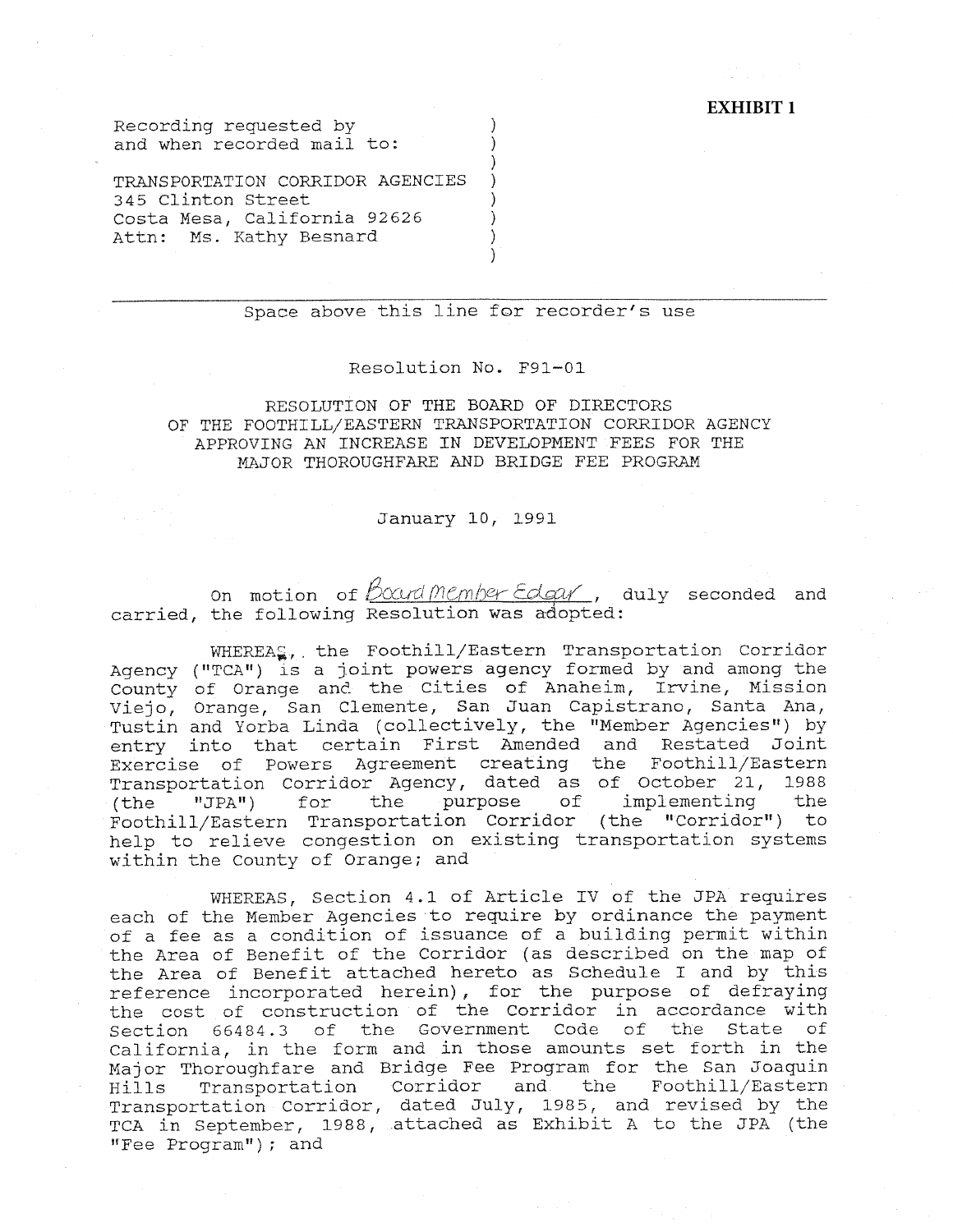WHEREAS, pursuant to the following Ordinances and Resolutions (the "Original Resolutions") the Member Agenci $\epsilon$ have each adopted a major thoroughfare and bridge fee program within their jurisdictions, and have established the areas of benefit, estimated costs, and development fees as those set forth in the Fee Program:

| Member Agency                                                                                                        | Ordinance No.                                                                                                          | Resolution No.                                                                                                             |
|----------------------------------------------------------------------------------------------------------------------|------------------------------------------------------------------------------------------------------------------------|----------------------------------------------------------------------------------------------------------------------------|
| County<br>Anaheim<br>Irvine<br>Mission Viejo<br>Orange<br>San Clemente<br>San Juan Capistrano<br>Santa Ana<br>Tustin | $$7 - 9 - 316$<br>4640<br>$\sim$ $\sim$<br>$85 - 35$<br>$88 - 13$<br>$42 - 85$<br>914<br>552<br>NS-1829<br>$948 - 965$ | $85 - 1477$<br>$85R - 423$<br>$85 - 129$<br>$88 - 32$<br>6446<br>$82 - 85$<br>$85 - 10 - 15 - 2$<br>$86 - 1$<br>$85 - 103$ |
| Yorba Linda                                                                                                          | $85 - 523$                                                                                                             | $85 - 1958$ ; and                                                                                                          |

WHEREAS, the Fee Program is based on the genera principle that future development within the Area of Benef will benefit from the Corridor and should pay for Corridor construction in proportion to projected Corridor traffic demand attributable to the development, with the remaining funding being derived from a variety of transportation funding sources; and

WHEREAS, the Fee Program originally estimated the cost of constructing the Corridor and the Fee Program originally determined, based upon a study of Corridor trip ends originating or ending within the Area of Benefit which are attributable to new growth ("Trip Ends") based upon trip information derived from the South Orange County Circulation study travel demand forecasting model developed by County's Environmental Management Agency/Transportation Planning Division ("EMA") (the "Trip End Study"), that the share of Corridor costs to be paid by Development Fees (the "Developer Share") is 48.48%; and

WHEREAS, in 1989 the TCA determined that it was necessary to adopt an interim increase in the Development Fees (the "Interim Increase") to reflect the increases in the Corridor construction cost estimate; and

WHEREAS, by the following resolutions (the "Interim Resolutions"), each of the Member Agencies respectively adopted the Interim Increase in Development Fees:

OR1:RDT:150

 $-2-$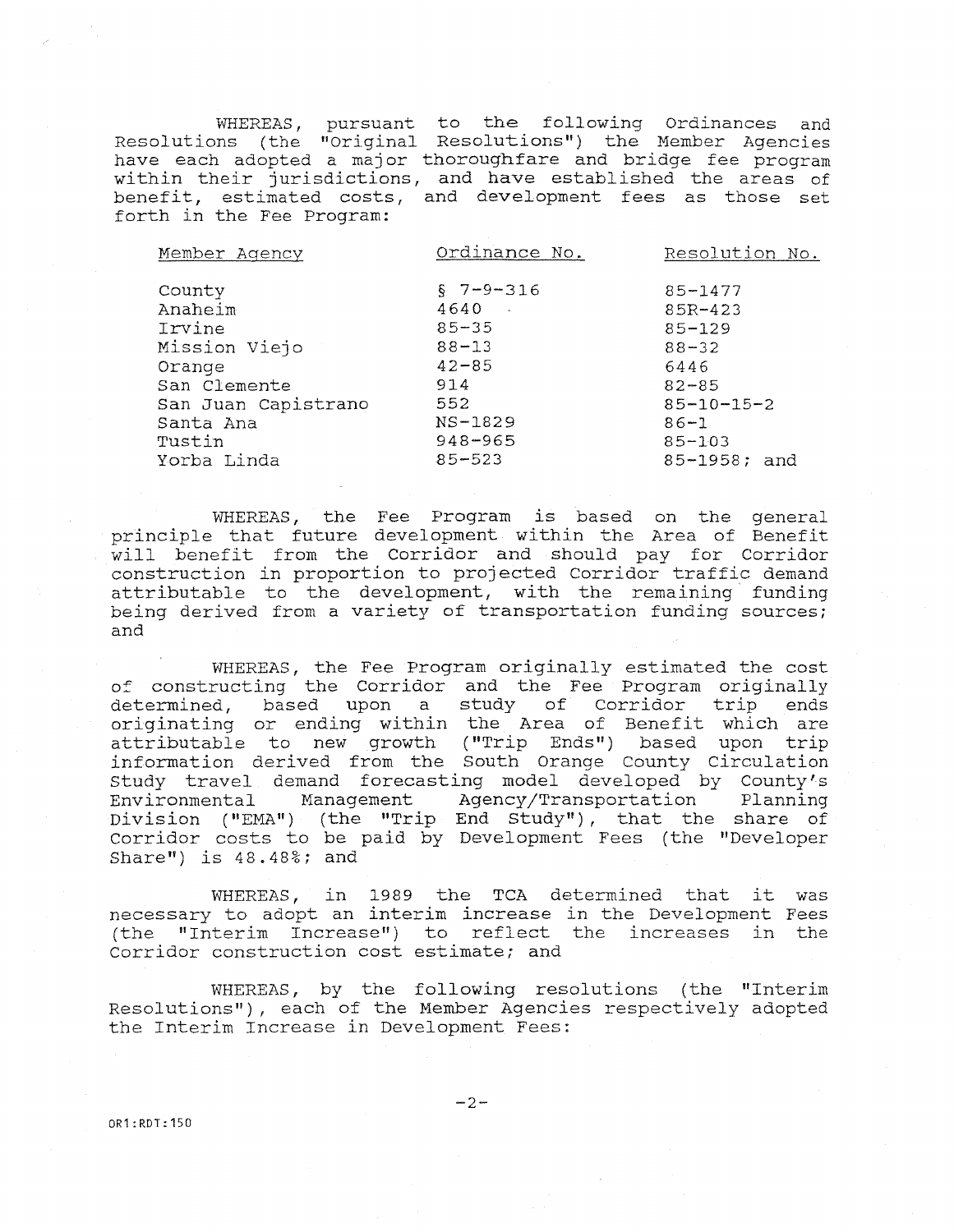| Member Agency       | Resolution No.    |
|---------------------|-------------------|
|                     |                   |
| County              | 89-1716           |
| Anaheim             | $89R - 440$       |
| Irvine              | $89 - 165$        |
| Mission Viejo       | $89 - 124$        |
| Orange              | 7445              |
| San Clemente        | $89 - 133$        |
| San Juan Capistrano | $89 - 12 - 5 - 3$ |
| Santa Ana           | $89 - 124$        |
| Tustin              | $90 - 50$         |
| Yorba Linda         | 89-2415; and      |
|                     |                   |

WHEREAS, in September, 1990, the California Legislature passed, and the Governor signed, legislation clarifying the TCA's authority to include financing costs related to the Corridors in the estimated construction costs from which the Development Fees are derived.

WHEREAS, Section XII of the Fee Program provides for periodic review and adjustment of the Fee Program established thereby to reflect updated Corridor construction cost estimates and other pertinent information, and the Interim Resolutions provide for a review of the Fee Program during the calendar year 1990 to determine an appropriate share of financing costs to be attributed to new development, and to confirm the adequacy of the Fee Program; and

WHEREAS, pursuant to the terms of the Fee Program and the Interim Resolutions, in January, 1989, the TCA engaged Deloitte & Touche ("D&T") to conduct a review of the Fee Program in light of the revised cost estimates as well as other new information; and

WHEREAS, D&T has prepared and submitted to the TCA a Draft Final Report/Update of the Major Thoroughfare and Bridge Fee Program for the San Joaquin Hills, Foothill and Eastern Transportation Corridors, dated December 5, 1990 (the "Fee Program Update"), a copy of which is on file at the TCA and which is incorporated herein by reference; and

WHEREAS, the Fee Program Update indicates that as a result of the revised Corridor cost estimates it is now necessary to adopt an increase in the Development Fees imposed by the Member Agencies on new development within their jurisdictions in the amounts described in Exhibit A attached hereto and incorporated herein by reference; and

WHEREAS, it is also appropriate at this time to revise the Fee Program's terms pursuant to which fee credits are calculated for Corridor grading; and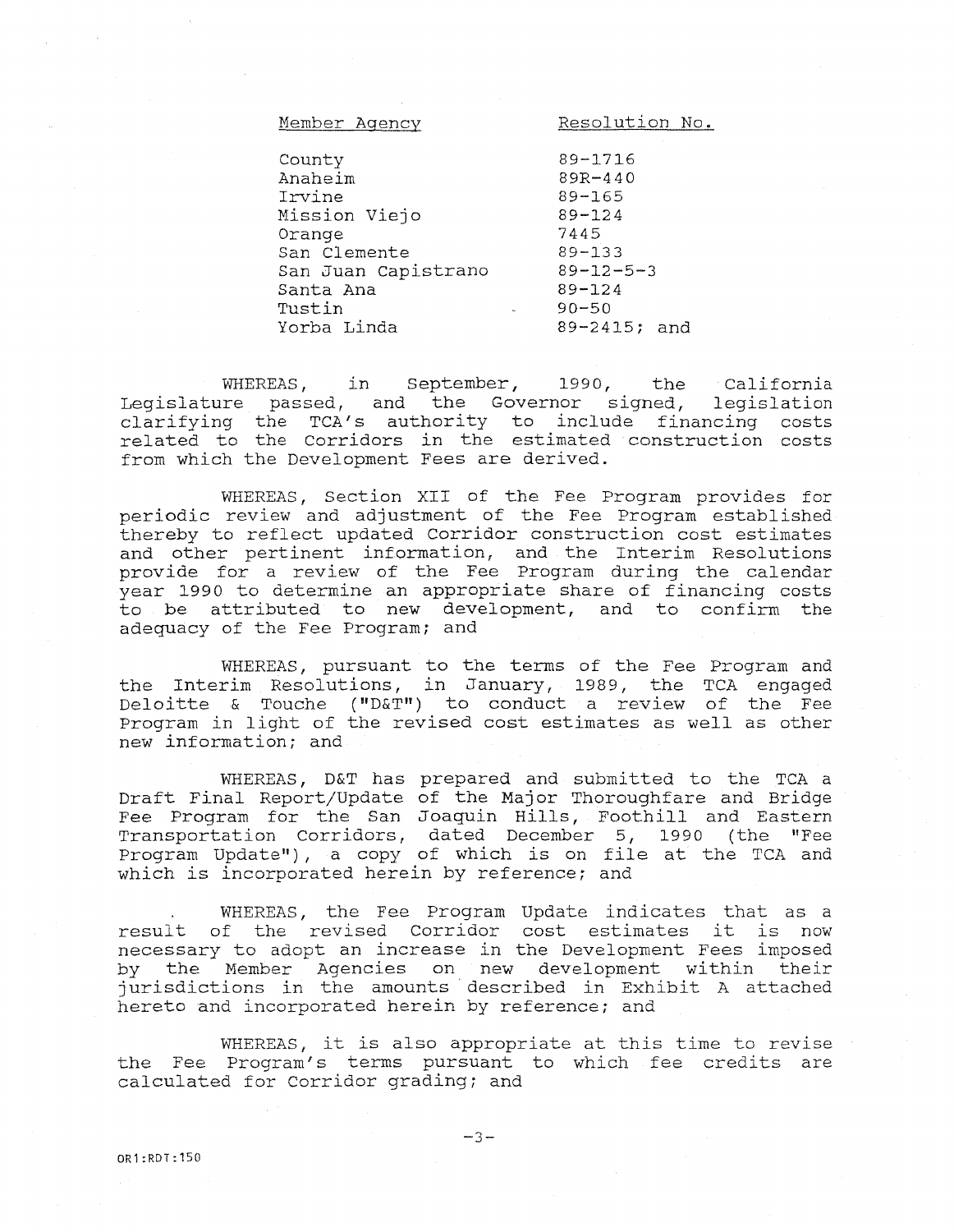WHEREAS, pursuant to Section 66484.3(b)(3) of the Government Code of the State of California, the TCA is authorized to modify the Member Agencies' Resolutions and Interim Resolutions following public notice and a publi hearing, if the TCA has complied with all applicable laws, including Chapter 5 {commencing with Section 66000) of Division l; and

WHEREAS, notice of public hearing and the proposed increase of the Development Fees and other modifications to the Fee Program regarding valuation of grading fee credits was given pursuant to applicable law; and

WHEREAS, the property owners of a majority of the Area of Benefit did not file written protest to the increase of the Development Fees and the modifications to the Fee Program's valuation of grading fee credits; and

WHEREAS, the project is covered by Final EIRs 123, l87, 423 and 451, and Final Supplemental EIR 423, which have been certified and which otherwise meet the requirements of the California Environmental Quality Act ("CEQA"); and

WHEREAS, pursuant to Section 66001 of the Government Code of the State of California, it is necessary that the TCA make certain findings in connection with the increase of the Development Fees; and

WHEREAS, it is the position of the TCA's Board of Directors that the Foothill, Eastern and San Joaquin Hill Transportation Corridors will be major improvements in the regional transportation system. Each of these Corridors is, furthermore, designated as a principal highway in Orange County's CMP roadway system. Regional traffic impact fees such as the Development Fees shall be credited as a fair shar contribution toward the base amount of any traffic impact mitigation fee required by the County-wide Traffic Improvement and Growth Management Program. The Board recommends that in the processs of calculating credits for improvements to regional transportation systems, the Congestion Management Agency shall provide full consideration for Development Fees paid or any other contributions to Corridor construction which are ineligible for reimbursement from toll revenues or state or federal funds.

WHEREAS, TCA intends to receive written approval of conceptual and preliminary design from Caltrans prior to submitting 35% reference documents to Design/Build firms for bid and to identify issues that will be resolved during the final design process (if any).

0R1:RDT:150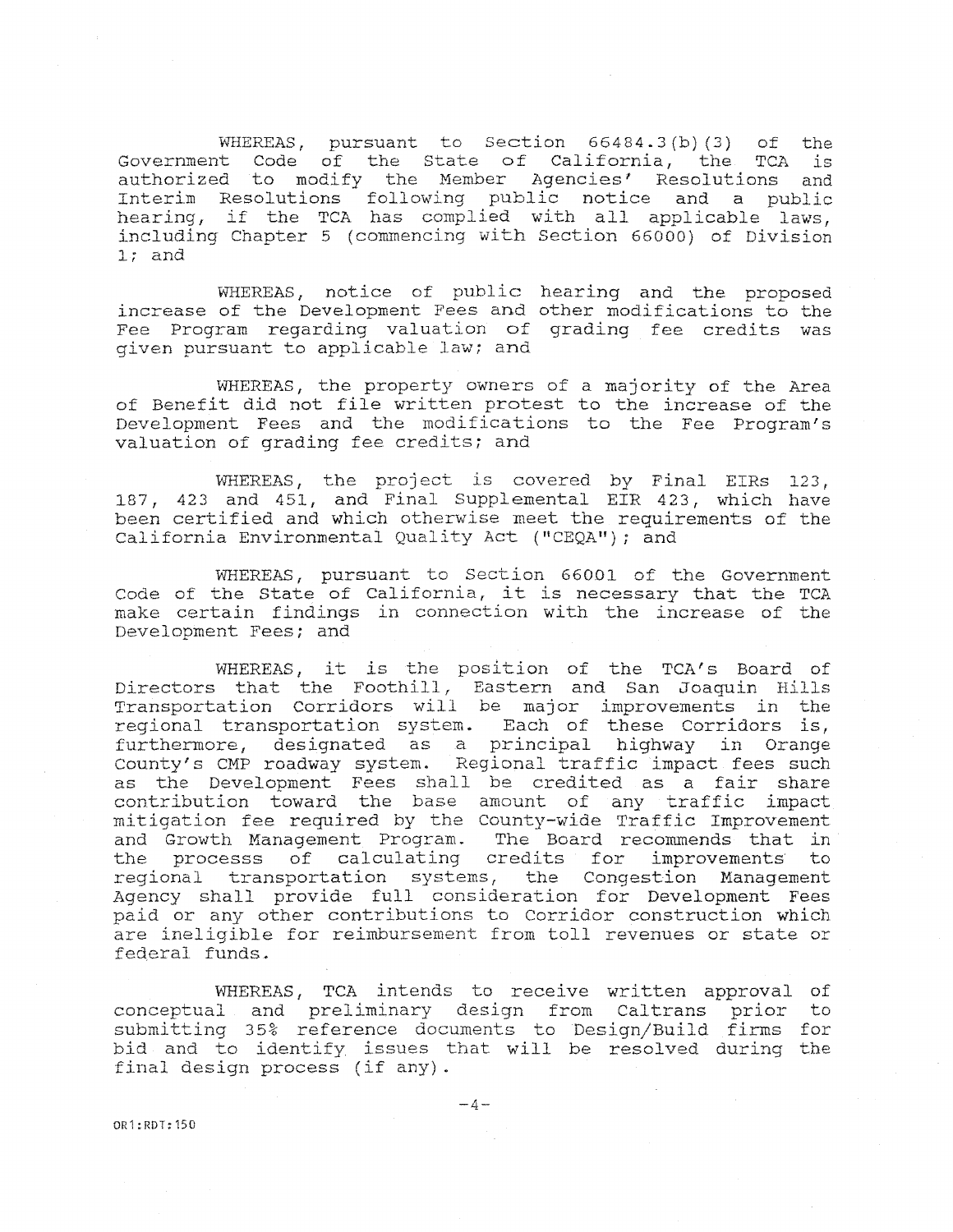#### NOW, THEREFORE, be it resolved that:

1. This Board hereby finds that Final EIRs 123, 187, 423 and 451, and Final Supplemental EIR 423, satisfy the requirements of CEQA for this project approval and the findings previously adopted in conjunction with the certification of such Final EIRs and Final Supplemental EIR are hereby readopted.

2. The estimated total cost of the Corridor to be constructed pursuant to the Fee Program and the JPA, including a portion of the financing costs associated with such construction, is [\\$1,699.24](https://1,699.24) million dollars. The Fee Program is designed to collect 48. 48% of the estimated total cost of the Corridor. The Board hereby determines that 48.48% of the total estimated cost of the Corridor is a fair and reasonable percentage of Corridor costs to be allocated to new development within the Area of Benefit and collected through Development Fees. This determination is based upon the Fee Program, including the Trip End Study and the Fee Program Update.

3. The increase of Development Fees in accordance with the Schedule attached hereto as Exhibit A is hereby approved and ordered and the Original Resolutions and Interim Resolutions are hereby modified accordingly. The increased Development Fees will be implemented in two stages. As set forth in the Schedule, the first increase will be implement March 11, 1991, and the second increase will be implemented July l, 1994.

4. The original Development Fees for new development within the Area of Benefit were based on the Trip Ends generated by the development as determined from the trip generation tables included in the Fee Program, and are assessed upon new development based upon the numbers of dwelling units included in the development (for residential projects) or the gross square footage of the development (for non-residential projects).

5. The increased Development Fees are derived as described in the Fee Program Update for the purpose of reflecting certain estimated cost increases in connection with the construction of the Corridor, as more fully described in the Fee Program, the Fee Program Update and in the reports of the TCA.

6. The Development Fees are to be used pursuant to the provisions of the Fee Program, as modified hereby with respect to valuation of fee credits.

7. The Board hereby determines that there is a fair and reasonable relationship between the use of the Development Fees and the type of development projects on which the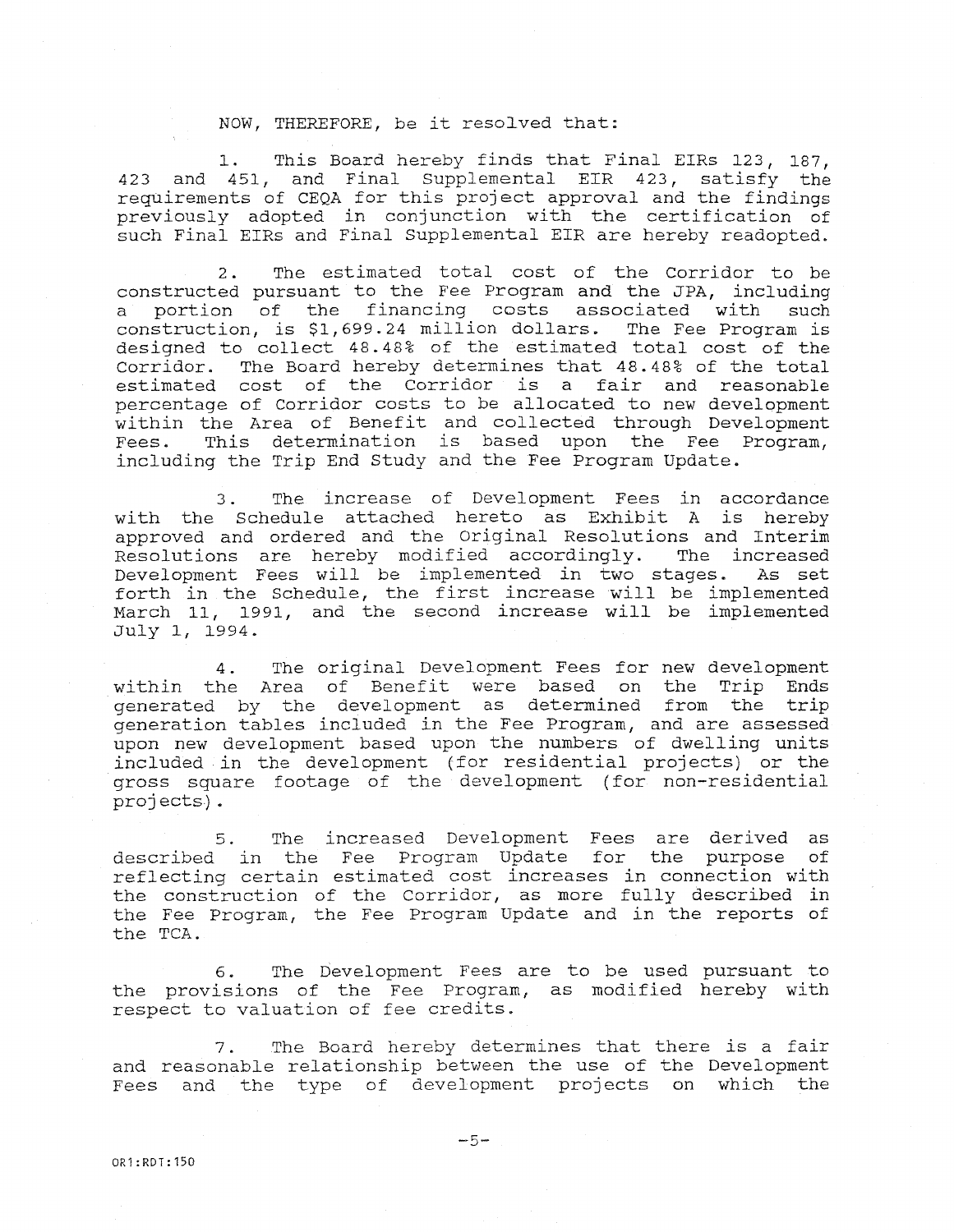Development Fees are imposed. This determination is based on the findings and determinations contained in the Fee Program, the Fee Program Update, the reports of the staff and consultants to the TCA, including, but not limited to, those related to user Trip Ends that originate, and/or pass through the Area of Benefit described herein and that are attributable to new development.

8. The Board hereby determines that there is a fair and reasonable relationship between the need for the public facilities to be constructed with the proceeds of the Development Fees and the type of development projects on which the Development Fees are imposed. This determination is based on the findings and determinations contained in the Fee Program, the Fee Program Update and the staff reports of the TCA on this matter, including, without limitation, the analysis relating to Trip Ends within the described Areas of Benefit as adjusted for the various land-use categories which are attributable to new development.

9. The Board hereby determines that there is a fair and reasonable relationship between the amount of the Development Fees and the total estimated cost of the Corridor. This determination is based on the findings and determinations contained within the Fee Program, the Fee Program Update and the reports of the staff and consultants to the TCA, including, but not limited to, the findings regarding Trip Ends within the Area of Benefit attributable to new development.

10. Section XI of the Fee Program is hereby modified to delete the established per acre grading fee credit amounts set forth in paragraph 3 on page 26 of the Fee Program. The following paragraph 3 is inserted in its place to read as follows:

"3. Grading.

Credit will be given for earthwork, road and slope drainage, buttressing, stabilization, hydroseeding and erosion control within the right-of-way (hinge point to hinge point) excluding slope and drainage easements in an amount to be determined on a case by case basis according to current design and grading plans."

 $-6-$ 

OR1:RDT:150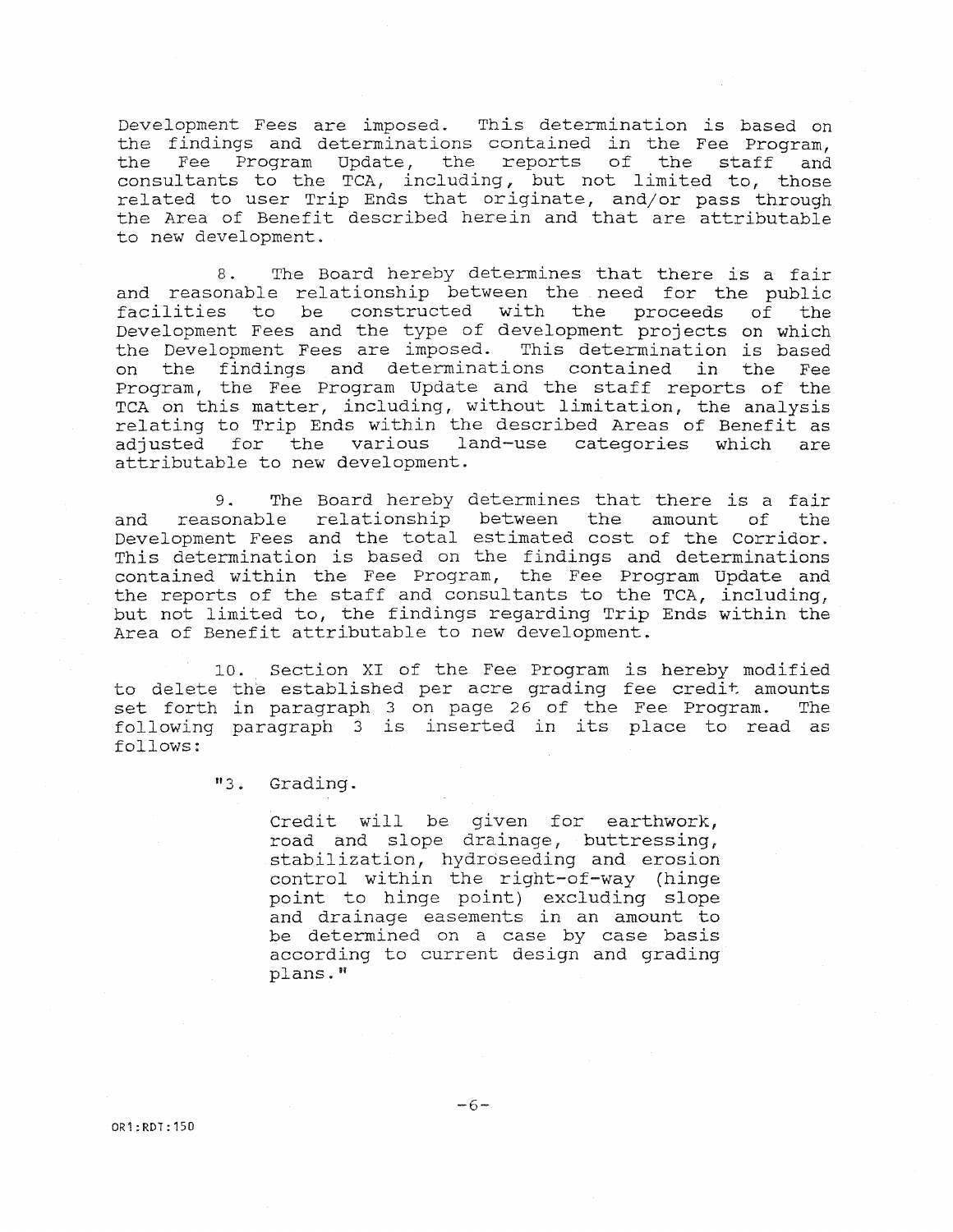This amendment is hereby approved and ordered so that the Fee Program's provisions regarding determination of grading fee credits will be consistent with current industry and market practices.

11. Section XI of the Fee Program is hereby modified to delete paragraph 2 appearing on page 26. The following paragraph is inserted in its place:

"2. Right-of-Way.

Credit will be given for right-of-way dedication at the rate of \$50, 000 per acre, adjusted in accordance with the California Construction Cost Index, or comparable index selected by the Board, currently \$55,774 per acre, except for<br>slope easements and a 120-foot-wide slope easements and a<br>strip along centerli strip along centerline of the transportation corridor which would normally be required for arterial highway dedication (the "Creditable Acreage") . Additional credit will be given for the Creditable Acreage in the amount of the difference from time to<br>time existing between \$75,000 and time existing between \$75,000 and \$50,000 adjusted by the Construction Cost Index ("Supplemental Credit").<br>Notwithstanding the foregoing, Notwithstanding Supplemental Credits may not be used by developers to offset Development Fees until such time as the completed Corridor is opened to traffic, and all rights to reimbursement arising out of Supplemental Credits shall be subordinate to the liens of any holders of bonds issued by the TCA. Beginning on the date the entire Corridor is opened to traffic, interest on the value of the Supplemental Credits shall be calculated at the co-mingled rate earned by the Orange County Treasurer on general funds."

BE IT FURTHER RESOLVED that, pursuant to Government Code Section 66484.3, the Secretary of the Board is directed to record a certified copy of this Resolution and the attachments hereto with the Recorder of the County of Orange.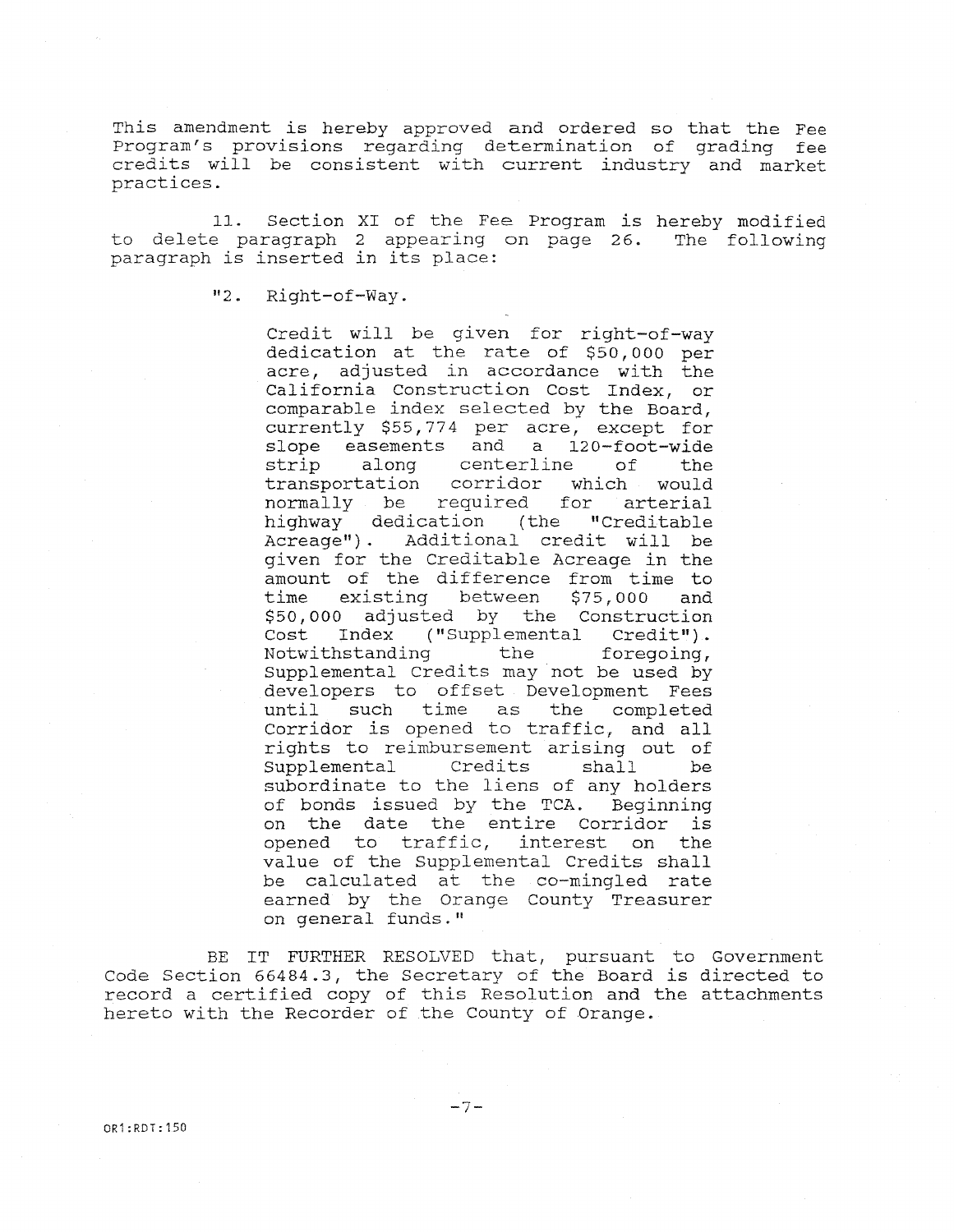approved, adopted and signed this l0th day of January, 1991 and shall take effect immediate.  $BE$ FURTHER RESOLVED that, this Resolution is

> FOOTHILL/EASTERN CORRIDOR AGENCY TRANSPORTATION

By:

ATTEST:

Secretary of the Foothill/Eastern Transportation Corridor Agency

I hereby certify that the foregoing Resolution was duly adopted by the Board of Directors of the Foothill/Eastern Transportation Corridor Agency at a regularly scheduled meeting thereof on the 10th day of January, 1991, by the following vote of the Board:

AYES:<br>NOES: ABSENT,

Secretary of the Foothill/Eastern Transportation Corridor Agency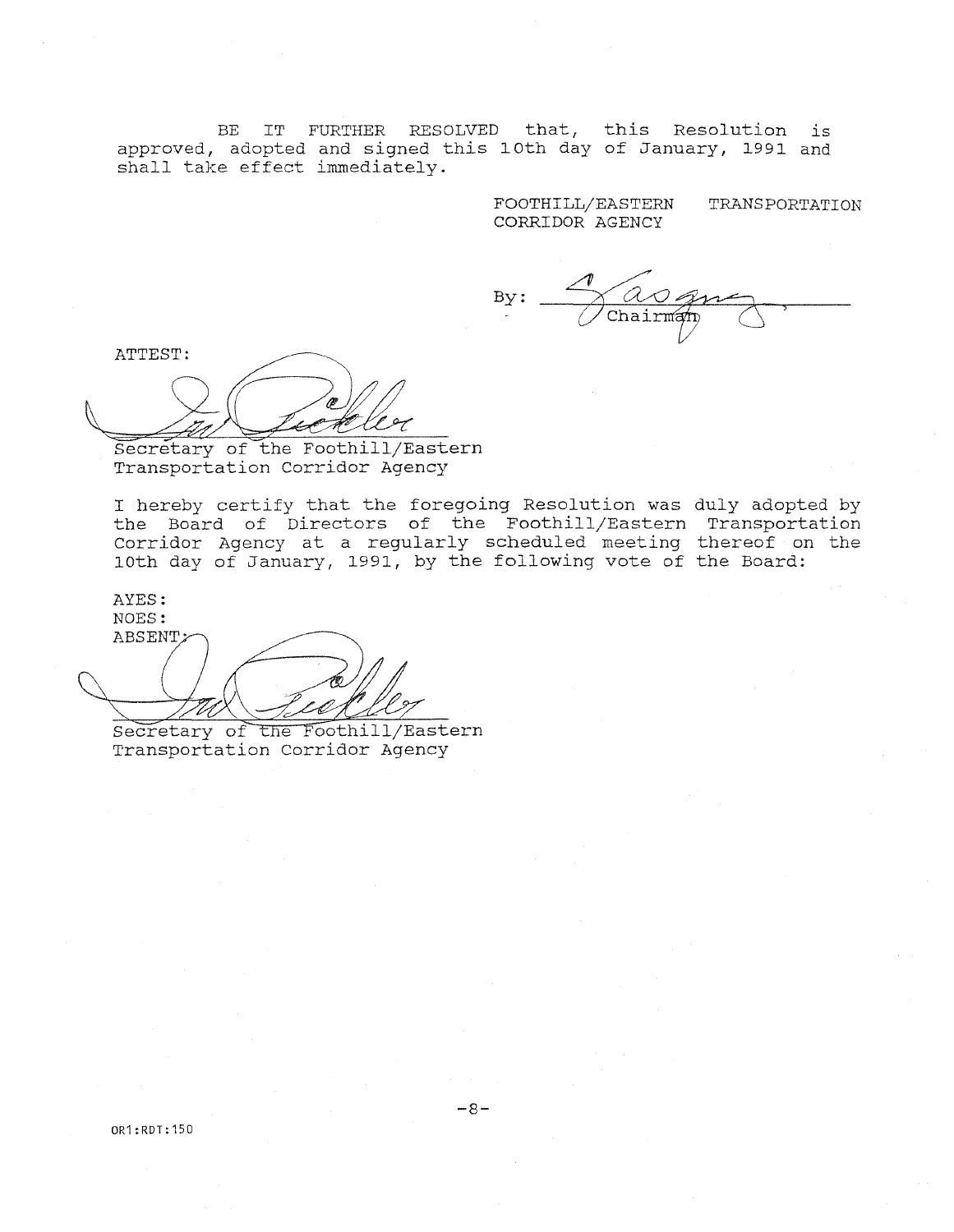#### ACKNOWLEDGEMENT

STATE OF CALIFORNIA

COUNTY OF ORANGE )

) ss

on this 10th day of January, 1991, befor me, <u>Kathleen Elaine Bernard</u> personally appeared <u>G Uasquez</u> and *Iru Prebler* \_\_\_\_, personally known to me (or proved'to me on and *Iru Peller* , personally known to me (or proved'to me or<br>the basis of satisfactory evidence) to be the persons whose names are subscribed to the within instrument as the Chairman of the Board of Directors and Secretary of the Foothill/Ea Transportation Corridor Agency, and acknowledged to me that the executed such instrument on behalf of such Agency and that such Agency executed it.

WITNESS my hand and official seal.

<u>Uin Elane Besnard</u>

Signature

(Seal)

des components de l'armée **CFFICERL CEAL** KATHLEET ELAINE BEENARD My Comm. Sun, Dan 6, 1892 

OR1:RDT:150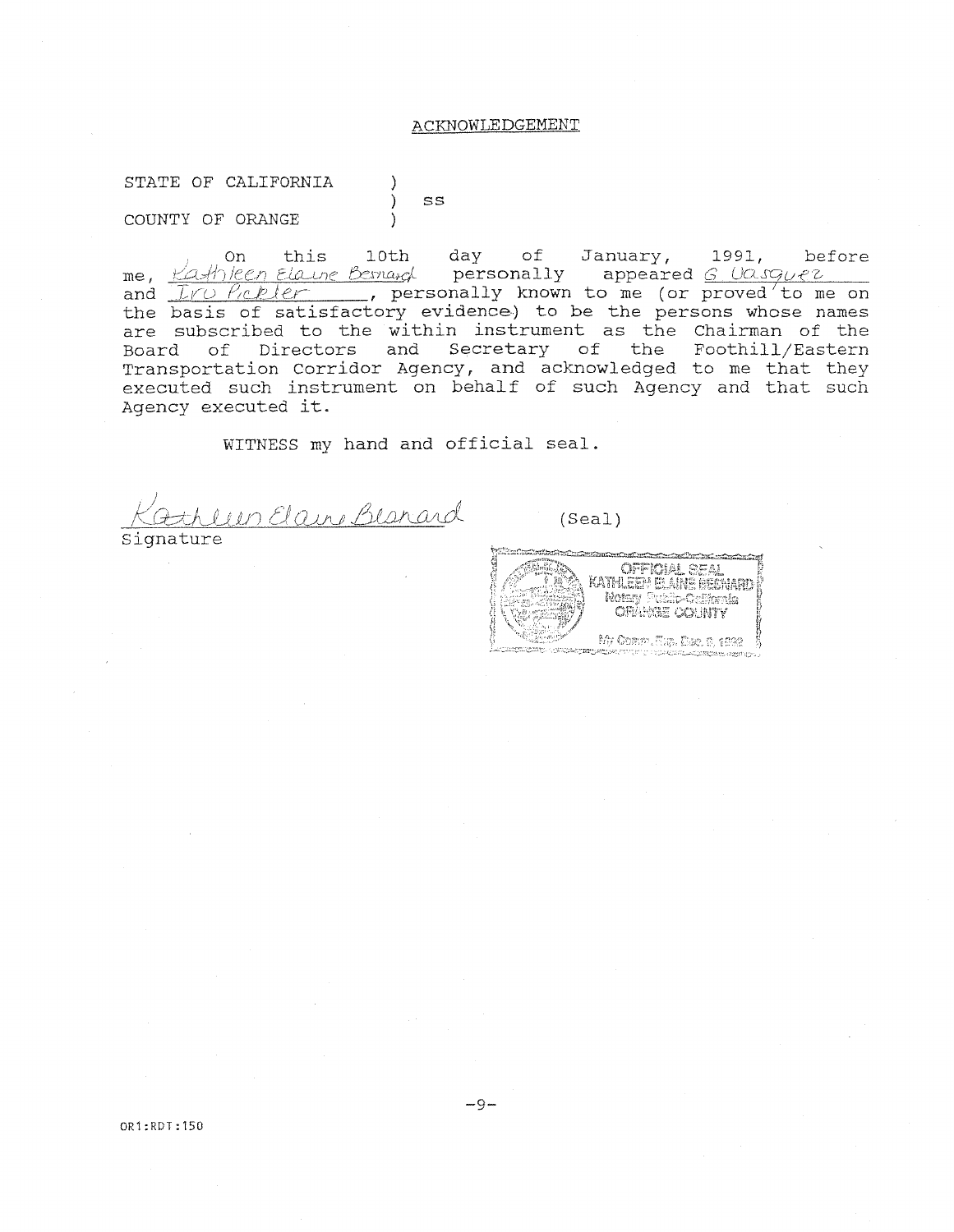#### EXHIBIT A

#### SCHEDULE OF FEES - FOOTHILL/EASTERN TRANSPORTATION CORRIDOR

Implementation Date

March 11, 1991 July 1, 1994

Zone A:

| Single Family Dwelling Units<br>Multiple Dwelling Units | $$2,399$ per unit<br>$$1,401$ per unit | $$3,516$ per unit<br>$$2,053$ per unit |
|---------------------------------------------------------|----------------------------------------|----------------------------------------|
| Non-Residential                                         | $$3.33$ per sq. ft.                    | $$4.88$ per sq. ft.                    |
|                                                         |                                        |                                        |
|                                                         |                                        |                                        |

Zone B:

| Single Family Dwelling Units | $$1,706$ per unit  | $$2,501$ per unit   |
|------------------------------|--------------------|---------------------|
| Multiple Dwelling Units      | \$993 per unit     | \$1,455 per unit    |
| Non-Residential              | \$1.94 per sq. ft. | $$2.84$ per sq. ft. |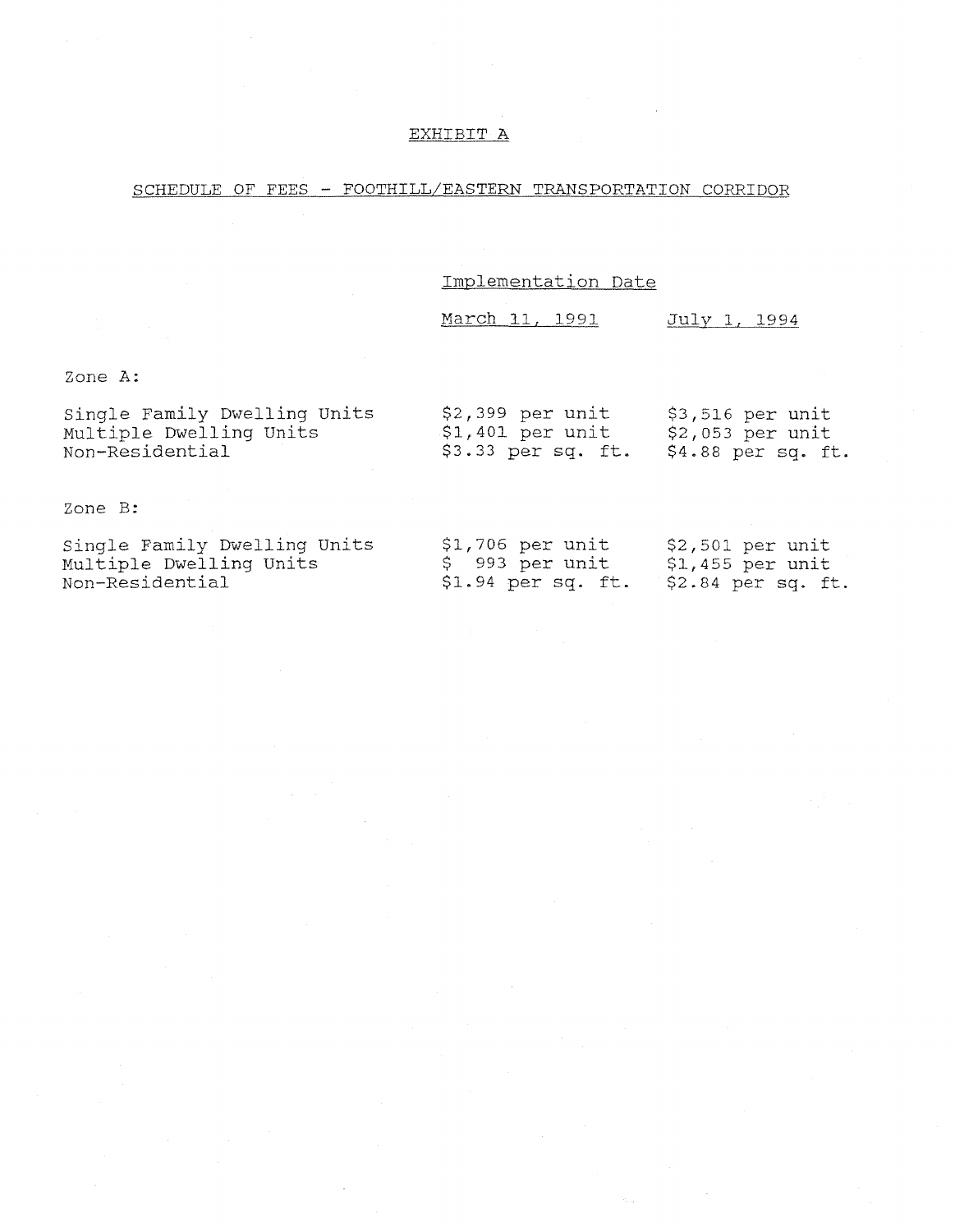# **EXHIBIT 2**

## **Resolution F2021-05**

## **Statement of Facts in Support of Findings of the Foothill/Eastern Transportation Corridor Agency Regarding "Resolution of The Foothill/Eastern Transportation Corridor Agency Making Certain Findings Relating To The Major Thoroughfare and Bridge Fee Program"**

- Certain Findings Relating to the Major Thoroughfare and Bridge Fee Program" (F2021-05). 1. This Statement of Facts in Support of Findings (collectively "Findings") is hereby adopted by the Board of Directors of the Foothill/Eastern Transportation Corridor Agency ("Agency") with regard to the "Resolution of the Foothill/Eastern Transportation Corridor Agency Making
- 2. The facts in support of the Findings include, but are not limited to, the following:

 authorized fee based and/or the 54.71% developer share had been used. The actual cost of the Foothill/Eastern Corridor (not including the cost of post-construction debt service costs) is ("Capital Improvement Plan"); (i) The "Update of the Major Thoroughfare and Bridge Fee Program for the San Joaquin Hills, Foothill and Eastern Transportation Corridors," dated December 5, 1990, and prepared by Deloitte & Touche (the "Deloitte Study"). The Deloitte Study calculated that new development within the Area of Benefit of the Foothill/Eastern Transportation Corridors would generate 54.71% of the trips on the Corridor, and developed an authorized fee base that included cost assumptions of \$2.245 billion and a modified fee base that included a reduced cost assumption of \$1.699 billion. Resolution No. F91-01, adopted by the Boards of Directors on January 10, 1991 used the modified fee base of \$1.699 billion, and the Developer Share percentage of 48.48% calculated in the original Fee Program resulting in a lower fee calculation than if the \$3.029 billion. This value includes construction costs, construction financing, and the cost of future improvements, as listed in the Capital Improvement Plan approved on June 10, 2021

("Capital Improvement Plan");<br>(ii) The share of the cost of the Corridor to be recovered from development impact fees collected under the Fee Program is 27.2% of the actual cost (\$3.029 billion) of the Foothill/Eastern Corridor (not including the cost of post-construction debt service), which is significantly below the share reflected in the Deloitte Study;

(iii) If post-construction debt service costs are included in the total cost, then the share of the cost of the Corridor to be recovered from development impact fees collected under the Fee Program would be significantly lower than 27.2%;

Deloitte Study; and (iv) Because the cost figures for the Corridor used to calculate the development impact fees are substantially below the actual costs of the Corridor, development impact fees are paying a much lower share of total construction cost than the 48.48% found to be reasonable by the

 and/or (b) the Developer Share of traffic on the Corridors generated from new development  $\alpha$ ) In the event that the Agency elected to include within the development impact fee calculations (a) the actual construction costs for the Foothill/Eastern Transportation Corridors,